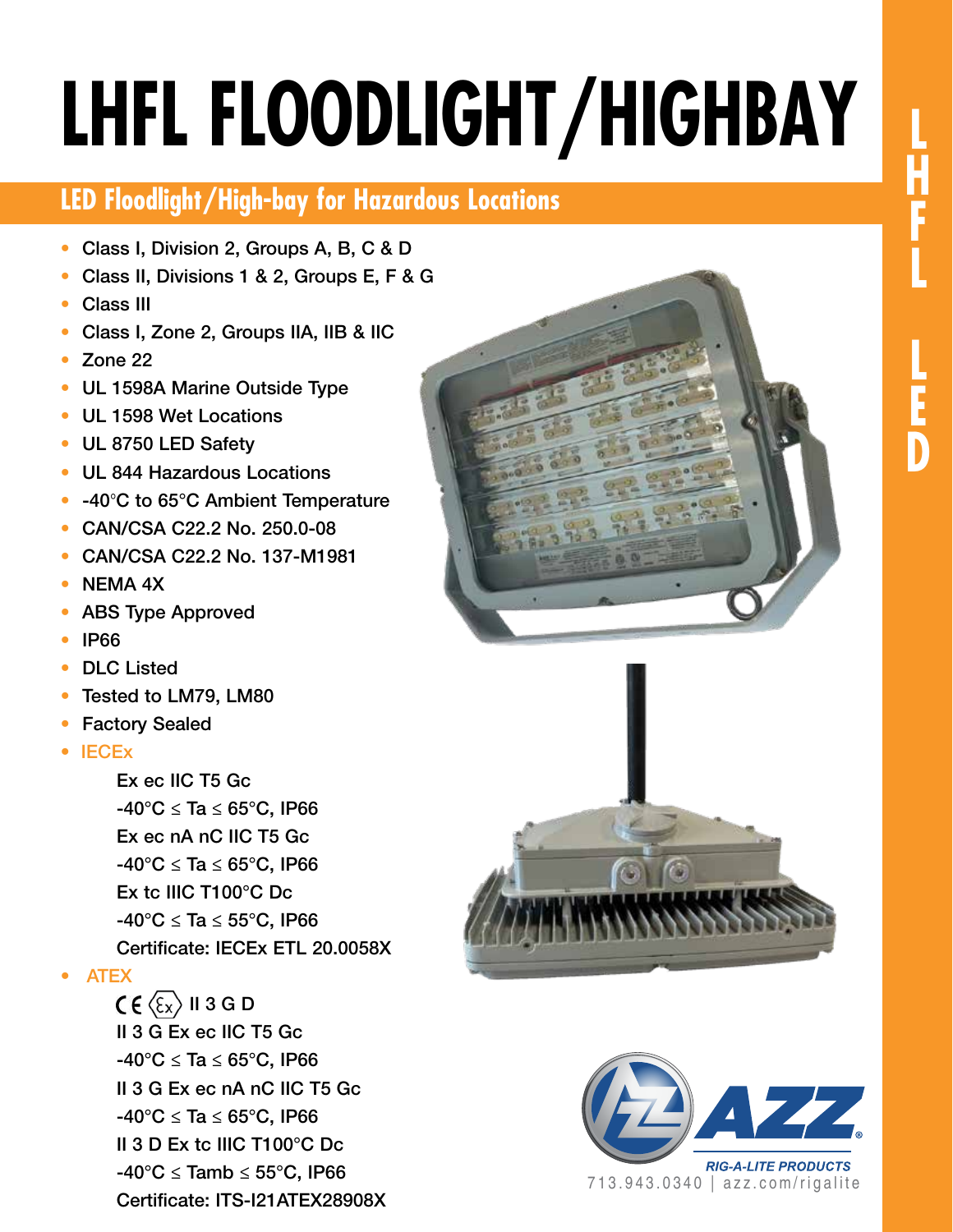# **LHFL FLOODLIGHT/HIGH-BAY**

## **LED Floodlight/High-bay for Hazardous Locations**

#### **Key Features:**

- **1** High-performance precision optics system
- **2** Driver access plate features stainless steel safety retention chain and captive hardware
- **3** Field replaceable LED circuit boards and drivers with quick disconnects
- **4** Approved for high-ambient applications, up to 65° C
- **5** Two (2) permanent safety cable retention points

#### **Additional Features:**

- Versatile trunnion-mount, with 180° range of motion
- Dual hub entries, feed-through capable
- Optional polycarbonate lens
- Terminal block
- Standard 10kV surge protection
- 5-year warranty

#### **Standard Materials:**

• Body: A360 aluminum (less than .4% copper content) with baked-on gray epoxy finish

**1**

**3**

**2**

**4**

**5**

- Gaskets: Silicone
- Lens: Tempered Glass
- Hardware: Stainless Steel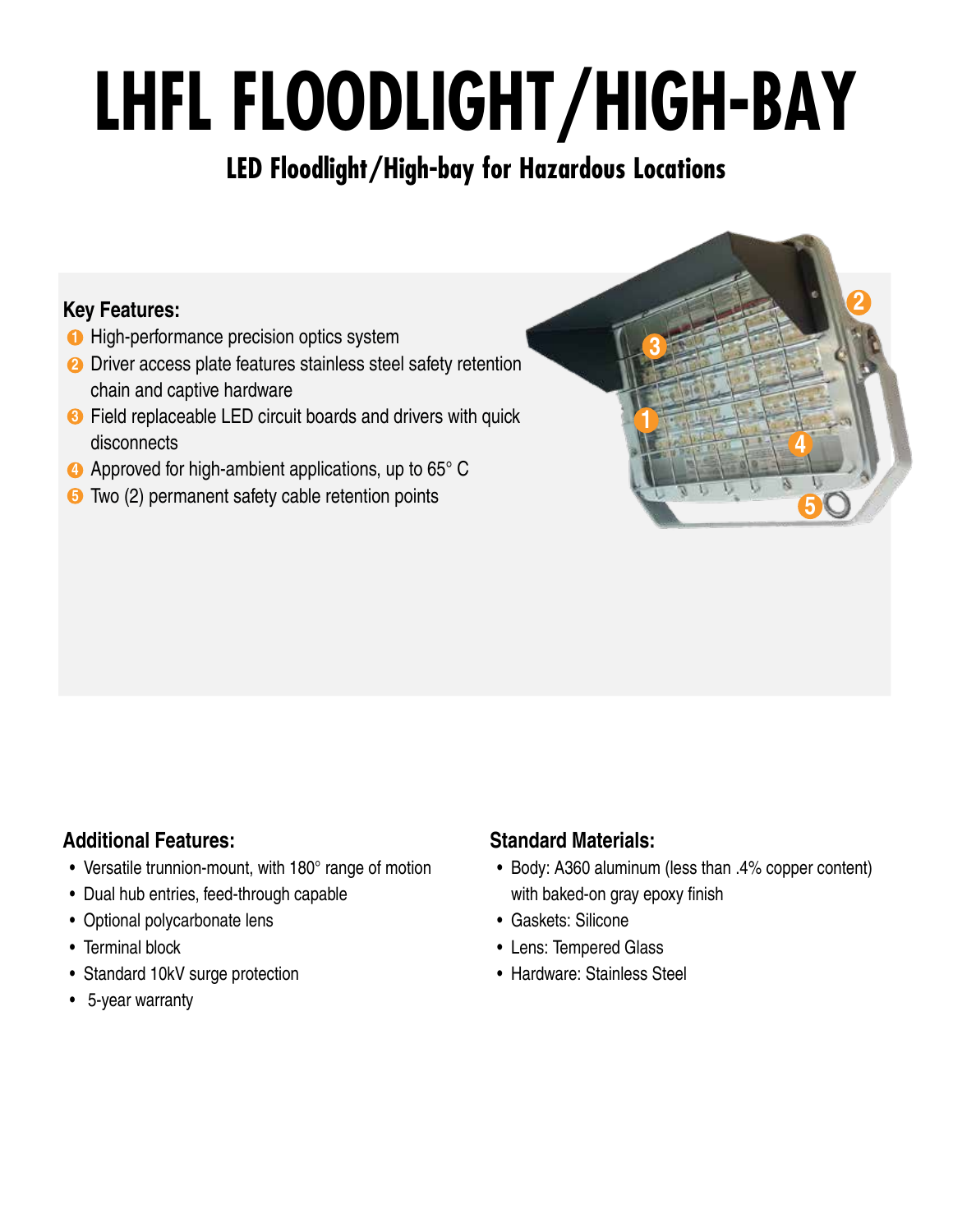LED Floodlight/High-bay for Hazardous Locations

### **Catalog Number Logic**

# **LHFL-20-L-U-TP-76-XX 1 2 3 4 5 6 7**



#### **BASIC LUMINAIRE**

LHFL = N. American Standards EXLHFL = IEC, ATEX Standards

#### **LUMENS / WATTS**

07 = 8,059 Lumens / 64 Watts 09 = 10,476 Lumens / 76 Watts 12 = 12,919 Lumens / 98 Watts 13 = 14,121 Lumens / 119 Watts 15 = 15,359 Lumens / 132 Watts 17 = 16,420 Lumens / 127 Watts 20 = 20,239 Lumens / 164 Watts 23 = 23,684 Lumens / 173 Watts 27 = 25,940 Lumens / 194 Watts



#### **LAMP TYPE**

 $L = LED (5,000K CCT)$ 



#### **VOLTAGE/FREQUENCY**

 U = 120 - 277V 50/60 HZ, 127 - 250 VDC N = 347/480V 60 HZ  $12 = 120V$  60 HZ<sup>1</sup>  $22 = 220V$  50 HZ<sup>1</sup>  $24 = 240V$  60 HZ<sup>1</sup>  $27 = 277V$  60 HZ<sup>1</sup>  $34 = 347V$  60 HZ<sup>1</sup>  $48 = 480V$  60 HZ<sup>1</sup>



#### **MOUNTING** TP = Universal Mount (Trunnion/Pendant)

**6**

**BEAM DISTRIBUTION**  $76 = 7H \times 6V$ 



#### **OPTIONS**

SC = Safety Cable (Eye Bolt Included) EB = Eye Bolt

- $FB1 =$  Single Fuse Block<sup>1</sup>
- $FB2 = Double$  Fuse Block<sup>1</sup>

PC = Polycarbonate Lens (Not for

EXLHFL Models)

40 = 4000K CCT

 1 When selected, one fuse block/fuse is provided for 120V or 277V, when selected, one fuse block/fuse is provided for 120V or 277V,<br>two fuse blocks/fuses are provided for 208V - 240V or 480V. Fuse options not available with 347V, fixtures listed for use in Canada, marine listed fixtures or EX Models.

Catalog logic is for explaining catalog number structure only. Not all combinations are possible; consult factory for catalog numbers not listed in charts.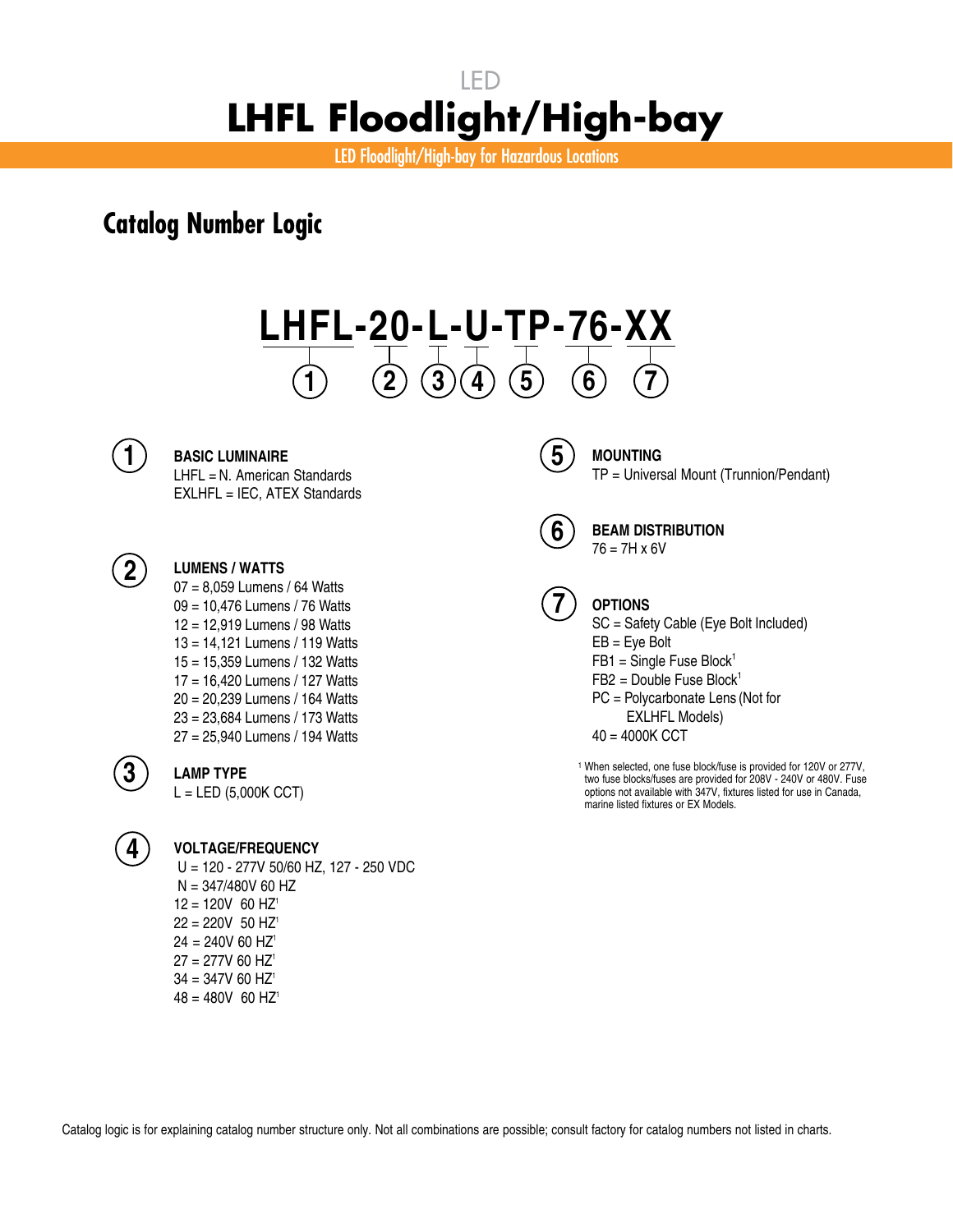LED Floodlight/High-bay for Hazardous Locations

## **Certification Guide - LHFL**

| Model    | Mount            | Wattage     | <b>Operating Voltage</b>          | <b>Total</b><br>Lumens | Lumens<br>per<br>Watt | CRI  | CCT  | Ambient Temperature*                     | Class 1, Div. 2<br>Group<br>A, B, C & D | Class II Div.<br>1 Group<br><b>E.F&amp;G</b><br>Class III* | Simul<br>Presence | <b>Supply Wire</b><br><b>Suitable</b><br>Temperature, °C | Shipping<br>Weight<br>(Lbs.) |
|----------|------------------|-------------|-----------------------------------|------------------------|-----------------------|------|------|------------------------------------------|-----------------------------------------|------------------------------------------------------------|-------------------|----------------------------------------------------------|------------------------------|
| LHFL07LU | <b>Universal</b> | 64W         | 120 - 277V 50/60Hz<br>127-250 VDC | 8.059                  | 126.09                | 71   | 4825 | $-40^{\circ}$ C < Tamb < 65 $^{\circ}$ C | T <sub>5</sub>                          | T <sub>5</sub>                                             | T <sub>5</sub>    | $90^{\circ}$ C                                           | 38                           |
| LHFL07LN | <b>Universal</b> | 67W         | 347/480V 60 Hz                    | 8.059                  | 120.28                | 71   | 4825 | $-40^{\circ}$ C < Tamb < 65 $^{\circ}$ C | T <sub>5</sub>                          | T <sub>5</sub>                                             | T <sub>5</sub>    | $90^{\circ}$ C                                           | 40                           |
| LHFL09LU | <b>Universal</b> | <b>76W</b>  | 120 - 277V 50/60Hz<br>127-250 VDC | 10,476                 | 137.41                | 71   | 4799 | $-40^{\circ}$ C < Tamb < 65 $^{\circ}$ C | T <sub>5</sub>                          | T <sub>5</sub>                                             | T <sub>5</sub>    | $90^{\circ}$ C                                           | 39                           |
| LHFL09LN | Universal        | 81W         | 347/480V 60 Hz                    | 10,476                 | 129.33                | 71   | 4799 | $-40^{\circ}$ C < Tamb < 65 $^{\circ}$ C | T <sub>5</sub>                          | T <sub>5</sub>                                             | T <sub>5</sub>    | $90^{\circ}$ C                                           | 42                           |
| LHFL12LU | <b>Universal</b> | <b>98W</b>  | 120 - 277V 50/60Hz<br>127-250 VDC | 12,919                 | 131.25                | 71.1 | 4824 | $-40^{\circ}$ C < Tamb < 65 $^{\circ}$ C | T <sub>5</sub>                          | T <sub>5</sub>                                             | T <sub>5</sub>    | $90^{\circ}$ C                                           | 39                           |
| LHFL12LN | <b>Universal</b> | 103W        | 347/480V 60 Hz                    | 12,919                 | 125.43                | 71.1 | 4824 | $-40^{\circ}$ C < Tamb < 65 $^{\circ}$ C | T <sub>5</sub>                          | T <sub>5</sub>                                             | T <sub>5</sub>    | $90^{\circ}$ C                                           | 42                           |
| LHFL13LU | <b>Universal</b> | <b>119W</b> | 120 - 277V 50/60Hz<br>127-250 VDC | 14,121                 | 119.10                | 71   | 4994 | $-40^{\circ}$ C < Tamb < 65 $^{\circ}$ C | T <sub>5</sub>                          | T <sub>5</sub>                                             | T <sub>5</sub>    | $90^{\circ}$ C                                           | 39                           |
| LHFL13LN | Universal        | <b>125W</b> | 347/480V 60 Hz                    | 14,121                 | 112.97                | 71   | 4994 | $-40^{\circ}$ C < Tamb < 65 $^{\circ}$ C | T <sub>5</sub>                          | T <sub>5</sub>                                             | T <sub>5</sub>    | $90^{\circ}$ C                                           | 42                           |
| LHFL15LU | <b>Universal</b> | <b>132W</b> | 120 - 277V 50/60Hz<br>127-250 VDC | 15,359                 | 115.97                | 72.1 | 4961 | $-40^{\circ}$ C < Tamb < 65 $^{\circ}$ C | T <sub>5</sub>                          | T5                                                         | T <sub>5</sub>    | $90^{\circ}$ C                                           | 39                           |
| LHFL15LN | Universal        | 144W        | 347/480V 60 Hz                    | 15,359                 | 106.66                | 72.1 | 4961 | $-40^{\circ}$ C < Tamb < 65 $^{\circ}$ C | T <sub>5</sub>                          | T <sub>5</sub>                                             | T <sub>5</sub>    | $90^{\circ}$ C                                           | 42                           |
| LHFL17LU | <b>Universal</b> | <b>127W</b> | 120 - 277V 50/60Hz<br>127-250 VDC | 16,420                 | 129.00                | 74.5 | 5006 | $-40^{\circ}$ C < Tamb < 65 $^{\circ}$ C | T5                                      | T5                                                         | T <sub>5</sub>    | $90^{\circ}$ C                                           | 39                           |
| LHFL17LN | <b>Universal</b> | <b>137W</b> | 347/480V 60 Hz                    | 16.420                 | 119.85                | 74.5 | 5006 | $-40^{\circ}$ C < Tamb < 65 $^{\circ}$ C | T <sub>5</sub>                          | T <sub>5</sub>                                             | T <sub>5</sub>    | $90^{\circ}$ C                                           | 42                           |
| LHFL20LU | Universal        | 164W        | 120 - 277V 50/60Hz<br>127-250 VDC | 20,239                 | 123.70                | 71.5 | 5046 | $-40^{\circ}$ C < Tamb < 65 $^{\circ}$ C | T <sub>5</sub>                          | T5                                                         | T <sub>5</sub>    | $90^{\circ}$ C                                           | 42                           |
| LHFL20LN | Universal        | <b>175W</b> | 347/480V 60 Hz                    | 20,239                 | 115.65                | 71.5 | 5046 | $-40^{\circ}$ C < Tamb < 65 $^{\circ}$ C | T <sub>5</sub>                          | T <sub>5</sub>                                             | T <sub>5</sub>    | $90^{\circ}$ C                                           | 47                           |
| LHFL23LU | <b>Universal</b> | <b>173W</b> | 120 - 277V 50/60Hz<br>127-250 VDC | 23,684                 | 137.30                | 74   | 4898 | $-40^{\circ}$ C < Tamb < 65 $^{\circ}$ C | T <sub>5</sub>                          | T <sub>5</sub>                                             | T <sub>5</sub>    | $90^{\circ}$ C                                           | 42                           |
| LHFL23LN | <b>Universal</b> | 179W        | 347/480V 60 Hz                    | 23,684                 | 133.06                | 74   | 4898 | $-40^{\circ}$ C < Tamb < 65 $^{\circ}$ C | T <sub>5</sub>                          | T <sub>5</sub>                                             | T <sub>5</sub>    | $90^{\circ}$ C                                           | 47                           |
| LHFL27LU | <b>Universal</b> | 194W        | 120 - 277V 50/60Hz<br>127-250 VDC | 25,940                 | 133.60                | 74.7 | 4980 | $-40^{\circ}$ C < Tamb < 65 $^{\circ}$ C | T <sub>5</sub>                          | T <sub>5</sub>                                             | T <sub>5</sub>    | $90^{\circ}$ C                                           | 42                           |
| LHFL27LN | Universal        | <b>203W</b> | 347/480V 60 Hz                    | 25.940                 | 127.78                | 74.7 | 4980 | $-40^{\circ}$ C < Tamb < $65^{\circ}$ C  | T <sub>5</sub>                          | T <sub>5</sub>                                             | T <sub>5</sub>    | $90^{\circ}$ C                                           | 47                           |

\* Ambient temperature range is -40°C < Tamb < 55°C in Class II, Div. 1 and Class III.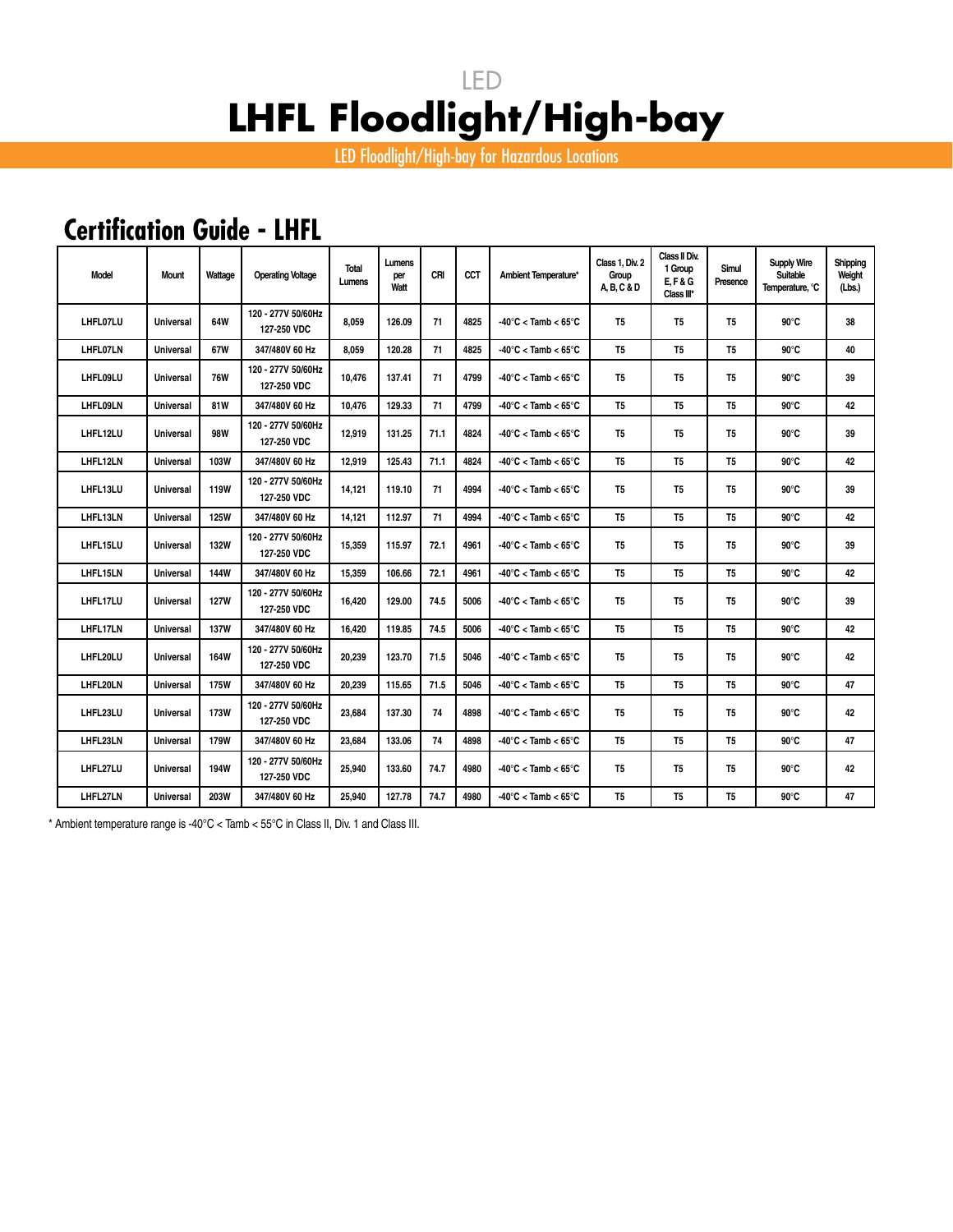LED Floodlight/High-bay for Hazardous Locations

## **Certification Guide - EXLHFL**

| <b>Model</b>      | <b>Mount</b>     | Wattage     | <b>Operating Voltage</b>          | <b>Total</b><br>Lumens | Lumens<br>per<br>Watt | CRI  | CCT  | Ambient Temperature*                     | <b>IECEX ATEX</b><br>Exec nAnC | <b>IECEX ATEX</b><br>Ex tc* | <b>Supply Wire</b><br>Suitable<br>Temperature, °C | Shipping<br>Weight<br>(Lbs.) |
|-------------------|------------------|-------------|-----------------------------------|------------------------|-----------------------|------|------|------------------------------------------|--------------------------------|-----------------------------|---------------------------------------------------|------------------------------|
| <b>EXLHFL07LU</b> | Universal        | 64W         | 120 - 277V 50/60Hz<br>127-250 VDC | 8.059                  | 126.09                | 71   | 4825 | $-40^{\circ}$ C < Tamb < 65 $^{\circ}$ C | T <sub>5</sub>                 | $100^{\circ}$ C             | $90^{\circ}$ C                                    | 38                           |
| <b>EXLHFL09LU</b> | <b>Universal</b> | <b>76W</b>  | 120 - 277V 50/60Hz<br>127-250 VDC | 10.476                 | 137.41                | 71   | 4799 | $-40^{\circ}$ C < Tamb < 65 $^{\circ}$ C | T <sub>5</sub>                 | $100^{\circ}$ C             | $90^{\circ}$ C                                    | 39                           |
| EXLHFL12LU        | Universal        | 98W         | 120 - 277V 50/60Hz<br>127-250 VDC | 12,919                 | 131.25                | 71.1 | 4824 | $-40^{\circ}$ C < Tamb < 65 $^{\circ}$ C | T <sub>5</sub>                 | $100^{\circ}$ C             | $90^{\circ}$ C                                    | 39                           |
| EXLHFL13LU        | <b>Universal</b> | <b>119W</b> | 120 - 277V 50/60Hz<br>127-250 VDC | 14.121                 | 119.10                | 71   | 4994 | $-40^{\circ}$ C < Tamb < 65 $^{\circ}$ C | T <sub>5</sub>                 | $100^{\circ}$ C             | $90^{\circ}$ C                                    | 39                           |
| EXLHFL15LU        | <b>Universal</b> | <b>132W</b> | 120 - 277V 50/60Hz<br>127-250 VDC | 15,359                 | 115.97                | 72.1 | 4961 | $-40^{\circ}$ C < Tamb < 65 $^{\circ}$ C | T <sub>5</sub>                 | $100^{\circ}$ C             | $90^{\circ}$ C                                    | 39                           |
| <b>EXLHFL17LU</b> | <b>Universal</b> | <b>127W</b> | 120 - 277V 50/60Hz<br>127-250 VDC | 16.420                 | 129.00                | 74.5 | 5006 | $-40^{\circ}$ C < Tamb < 65 $^{\circ}$ C | T <sub>5</sub>                 | $100^{\circ}$ C             | $90^{\circ}$ C                                    | 39                           |
| EXLHFL20LU        | <b>Universal</b> | <b>164W</b> | 120 - 277V 50/60Hz<br>127-250 VDC | 20.239                 | 123.70                | 71.5 | 5046 | $-40^{\circ}$ C < Tamb < 65 $^{\circ}$ C | T <sub>5</sub>                 | $100^{\circ}$ C             | $90^{\circ}$ C                                    | 42                           |
| EXLHFL23LU        | <b>Universal</b> | <b>173W</b> | 120 - 277V 50/60Hz<br>127-250 VDC | 23,684                 | 137.30                | 74   | 4898 | $-40^{\circ}$ C < Tamb < 65 $^{\circ}$ C | T <sub>5</sub>                 | $100^{\circ}$ C             | $90^{\circ}$ C                                    | 42                           |
| EXLHFL27LU        | Universal        | 194W        | 120 - 277V 50/60Hz<br>127-250 VDC | 25,940                 | 133.60                | 74.7 | 4980 | $-40^{\circ}$ C < Tamb < 65 $^{\circ}$ C | T <sub>5</sub>                 | $100^{\circ}$ C             | $90^{\circ}$ C                                    | 42                           |

\* Ambient temperature range is -40°C < Tamb < 55°C for IECEx/ATEX Ex tc.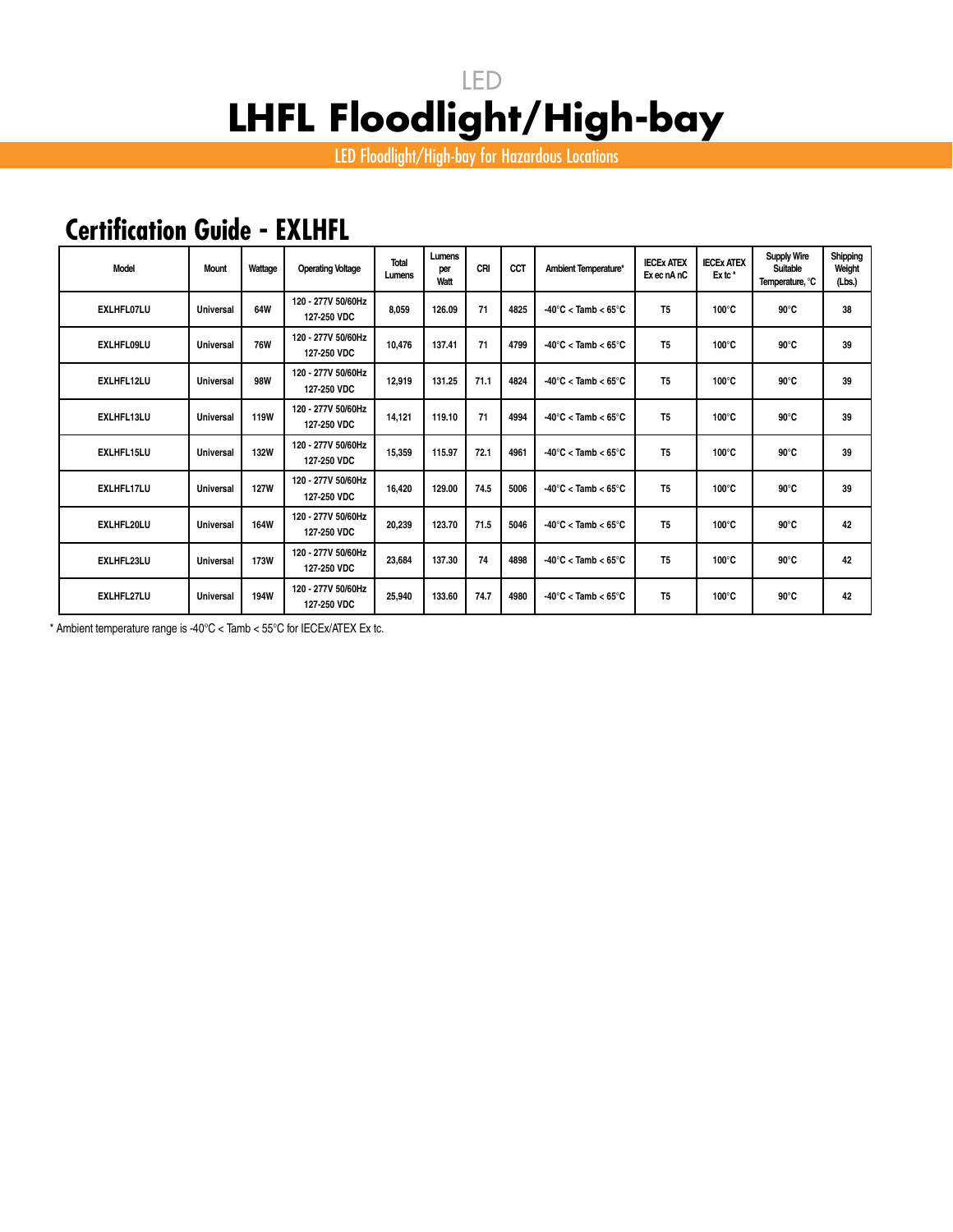LED Floodlight/High-bay for Hazardous Locations

### **Photometric Data**





LHFL09LUT76 @ 40 Ft High; Tilt Angle = 45°





LHFL13LUT76 @ 40 Ft High; Tilt Angle = 45° (ISOFOOTCANDLES)



LHFL20LUT76 @ 40 Ft High; Tilt Angle = 45° (ISOFOOTCANDLES)



LHFL15LUT76 @ 40 Ft High; Tilt Angle = 45° (ISOFOOTCANDLES)



LHFL17LUT76 @ 40 Ft High; Tilt Angle = 45° (ISOFOOTCANDLES)



LHFL27LUT76 @ 40 Ft High; Tilt Angle = 45° (ISOFOOTCANDLES)



LHFL23LUT76 @ 40 Ft High; Tilt Angle = 45° (ISOFOOTCANDLES)